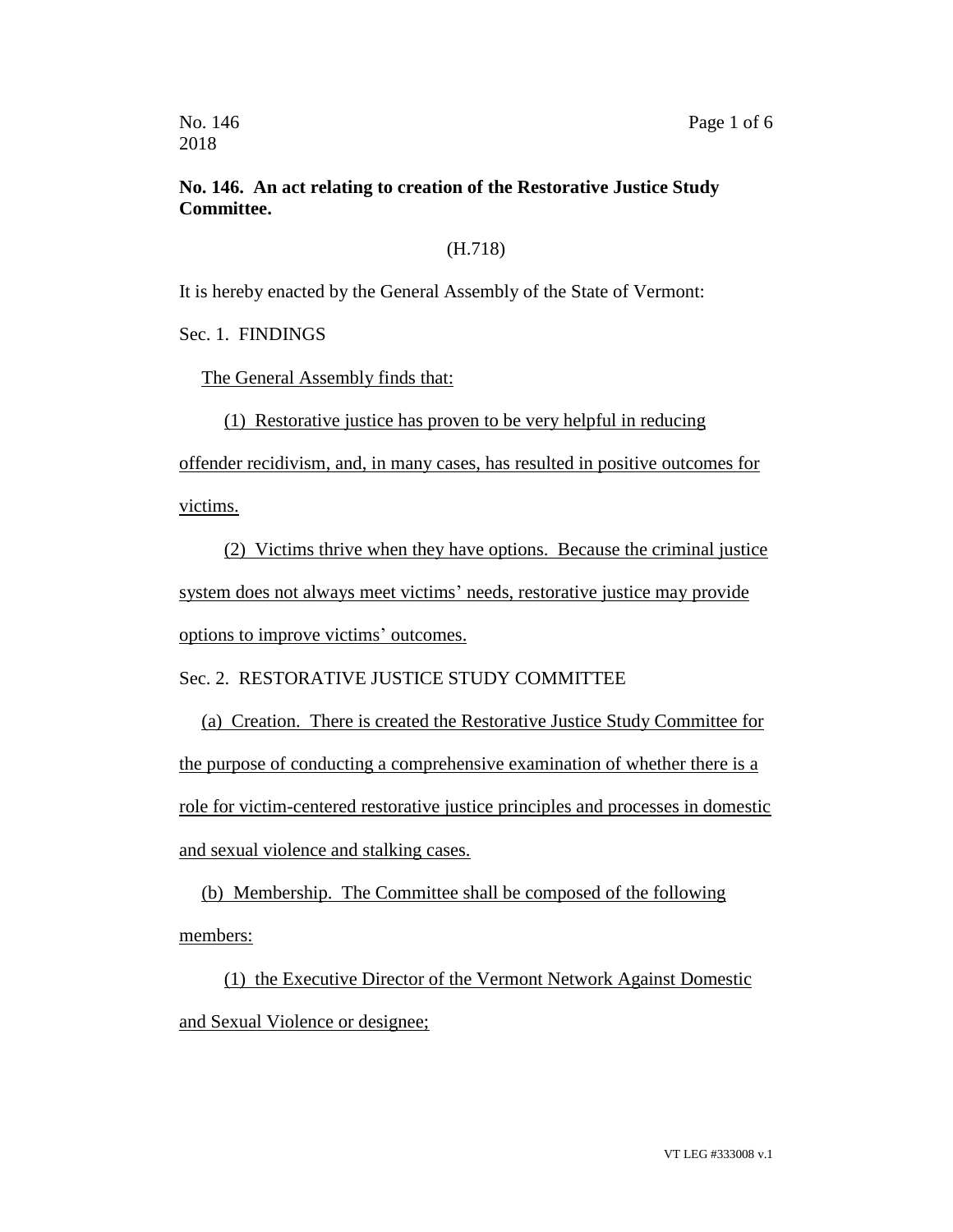(2) an executive director of a dual domestic and sexual violence

Network Member Program or designee, appointed by the Executive Director of

the Vermont Network Against Domestic and Sexual Violence;

(3) an executive director of a sexual violence Network Member Program or designee, appointed by the Executive Director of the Vermont Network Against Domestic and Sexual Violence;

(4) the Executive Director of the Vermont Center for Crime Victim Services or designee;

(5) a representative of the Vermont Association of Court Diversion Programs;

(6) a representative of a Vermont community justice program;

(7) a prosecutor who handles, in whole or in part, domestic violence,

sexual violence, and stalking cases, appointed by the Executive Director of the

Department of State's Attorneys and Sheriffs;

(8) the Executive Director of Vermonters for Criminal Justice Reform or designee;

(9) a representative of the Vermont Abenaki community, appointed by the Governor;

(10) the Executive Director of the Discussing Intimate Partner Violence and Accessing Support (DIVAS) Program for incarcerated women;

(11) the Coordinator of the Vermont Domestic Violence Council;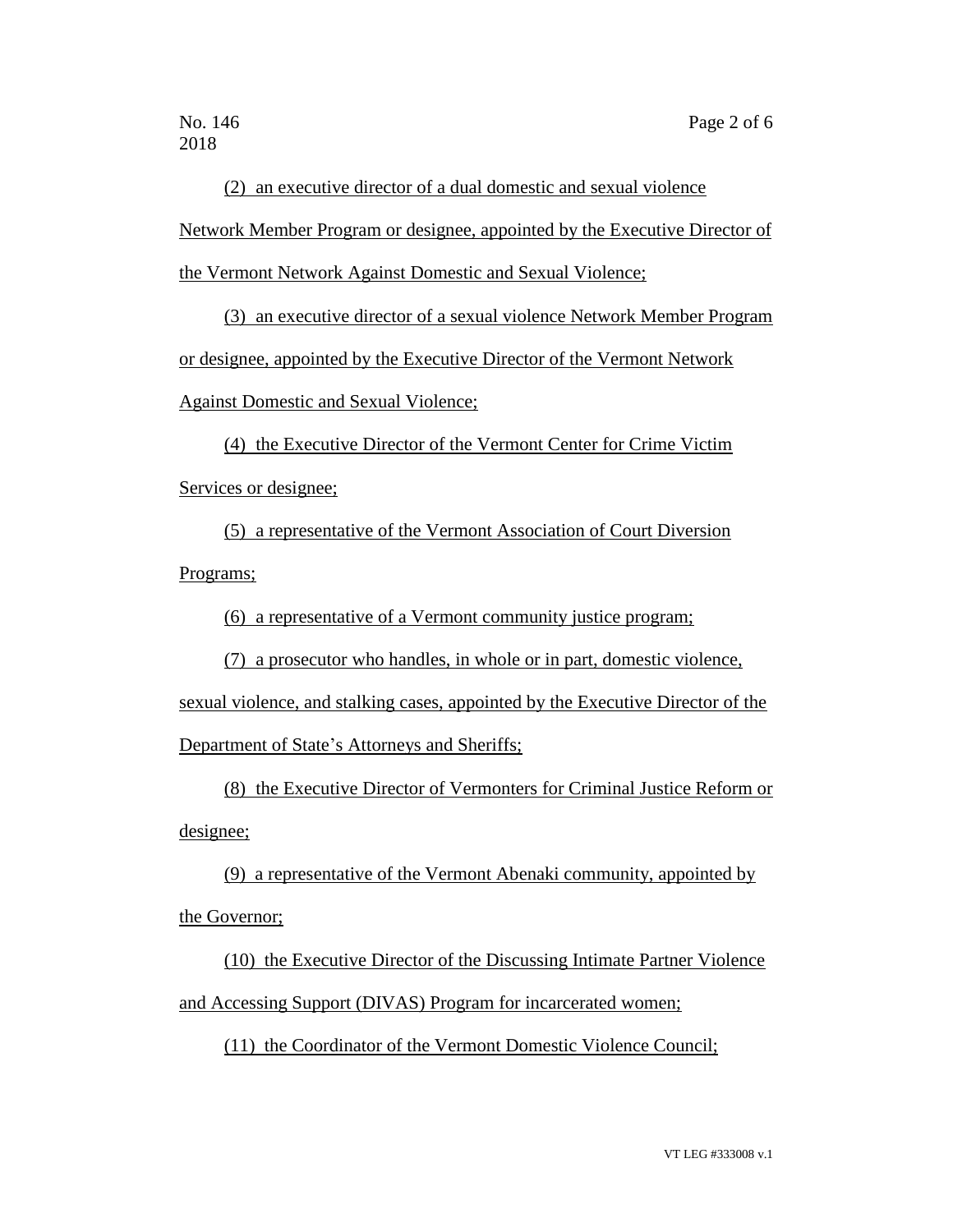(12) the Commissioner of Corrections or a designee familiar with community and restorative justice programs;

(13) a representative of the Office of the Defender General;

(14) the Court Diversion and Pretrial Services Director;

(15) three members, appointed by the Vermont Network Against

Domestic and Sexual Violence;

(16) two victims of domestic and sexual violence or stalking appointed by the Vermont Network Against Domestic and Sexual Violence; and

(17) the Commissioner for Children and Families or designee.

(c) Powers and duties. The Committee shall study whether restorative justice can be an effective process for holding perpetrators of domestic and sexual violence and stalking accountable while preventing future crime and keeping victims and the greater community safe. In deciding whether restorative justice can be suitable both in the community and in an incarcerative setting for each subset of cases, the Committee shall study the following:

(1) the development of specialized processes to ensure the safety, confidentiality, and privacy of victims;

(2) the nature of different offenses such as domestic violence, sexual violence, and stalking, including the level of harm caused by or violence involved in the offenses;

(3) the appropriateness of restorative justice in relation to the offense;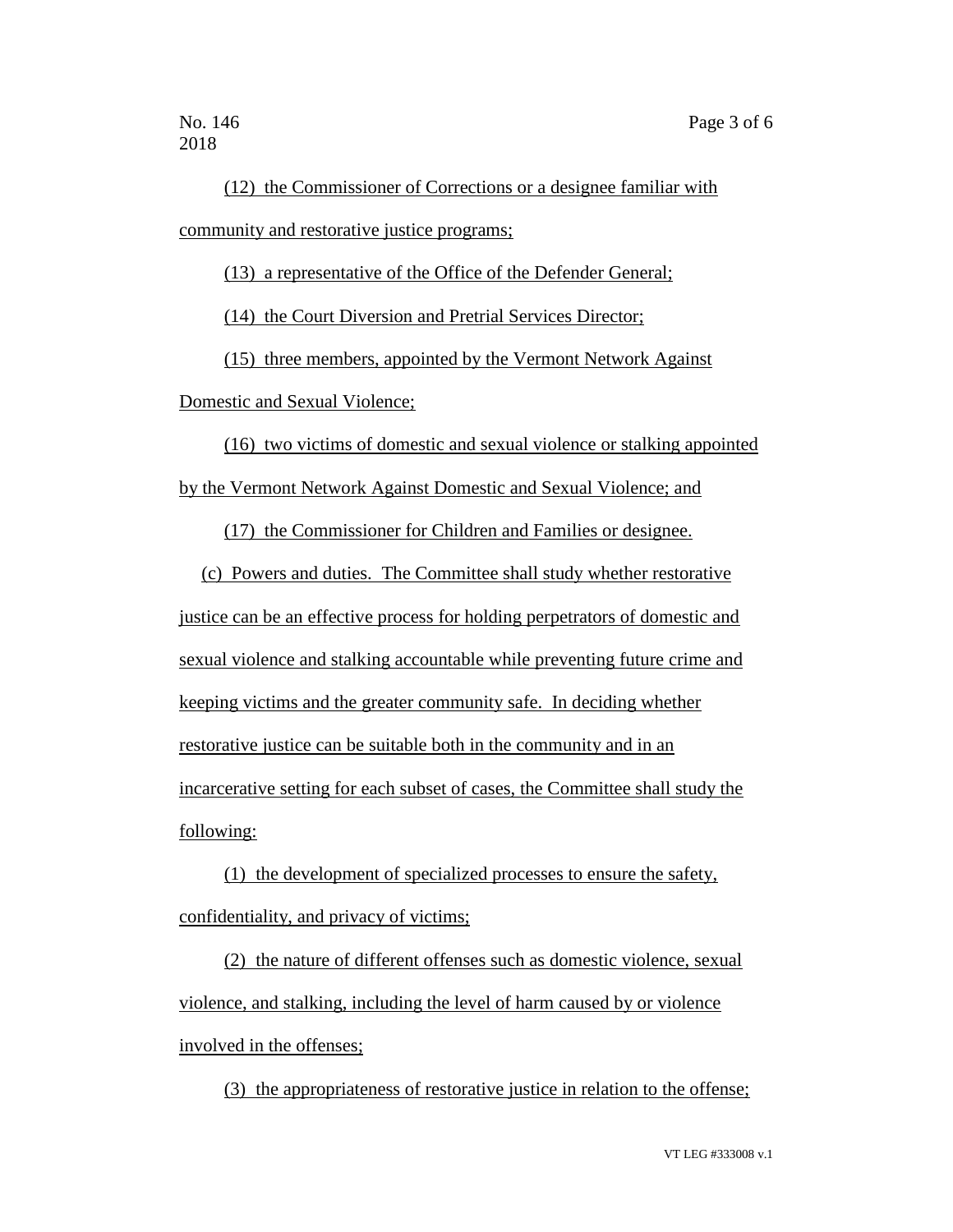(4) a review of the potential power imbalances between the people who are to take part in restorative justice for these offenses;

(5) ways to protect the physical and psychological safety of anyone who is to take part in restorative justice for these offenses;

(6) training opportunities related to intake-level staff in domestic and sexual violence and stalking;

(7) community collaboration opportunities in the implementation of statewide protocols among restorative justice programs and local domestic and sexual violence organizations, prosecutors, corrections, and organizations that represent marginalized Vermonters;

(8) the importance of victims' input in the development of any restorative justice process related to domestic and sexual violence and stalking cases;

(9) opportunities for a victim to participate in a restorative justice process, which may include alternatives to face-to-face meetings with an offender;

(10) risk-assessment tools that can assess perpetrators for risk prior to acceptance of referral;

(11) any necessary data collection to provide the opportunity for ongoing improvement of victim-centered response; and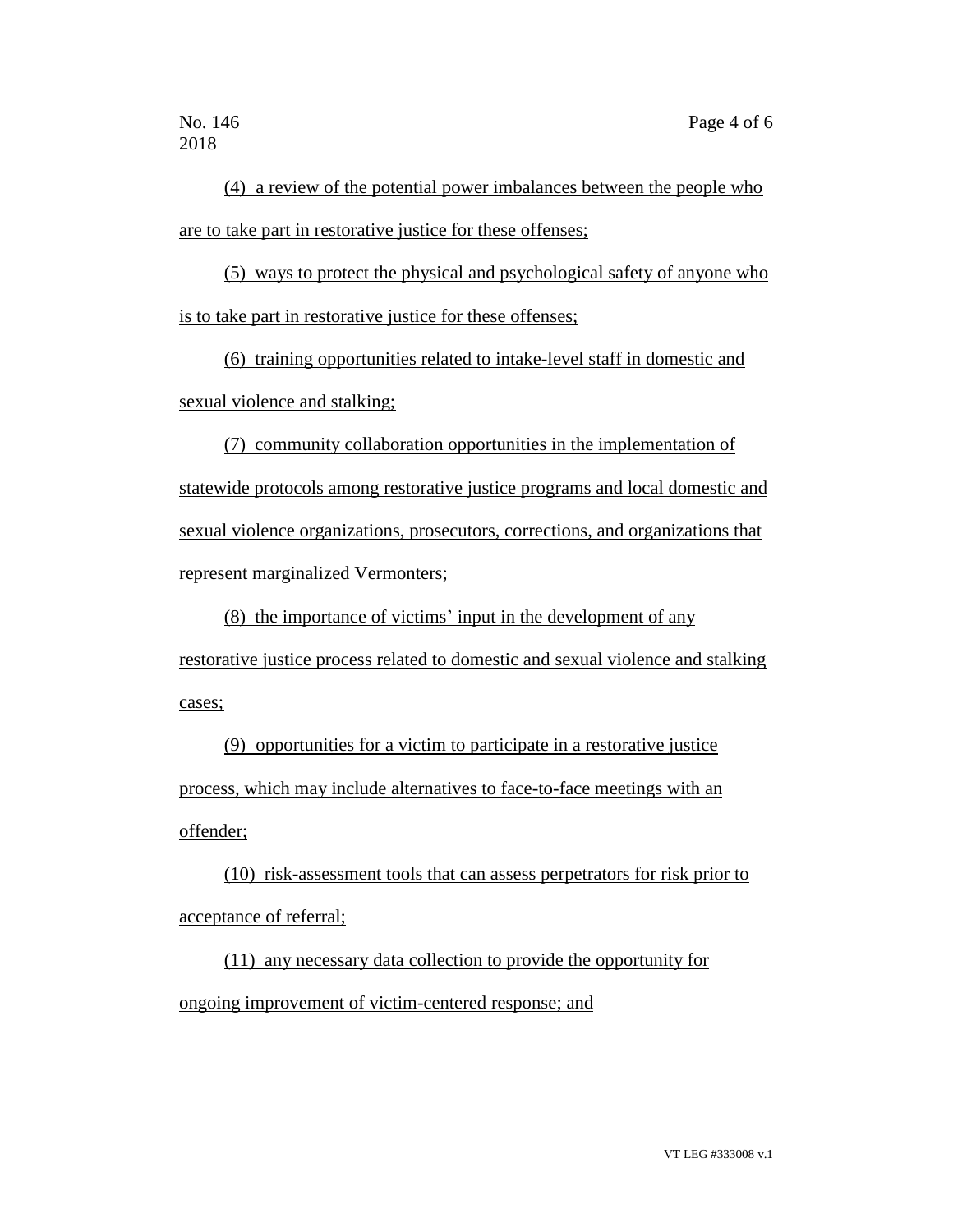(12) resources required to provide adequate trainings, ensure needed data gathering, support collaborative information sharing, and sustain relevant expertise at restorative justice programs.

(d) Assistance. The Vermont Network Against Domestic and Sexual Violence shall convene the first meeting of the Committee and provide support services.

(e) Reports. On or before December 1, 2018, the Vermont Network Against Domestic and Sexual Violence, on behalf of the Committee, shall submit an interim written report to the House Committee on Corrections and Institutions and to the House and Senate Committees on Judiciary. On or before July 1, 2019, the Vermont Network Against Domestic and Sexual Violence, on behalf of the Committee, shall submit a final report to the House Committee on Corrections and Institutions and to the House and Senate Committees on Judiciary.

(f) Meetings.

(1) The Vermont Network Against Domestic and Sexual Violence shall convene the meetings of the Committee, the first one to occur on or before August 1, 2018.

(2) The Committee shall select a chair from among its members at the first meeting.

(3) A majority of the membership shall constitute a quorum.